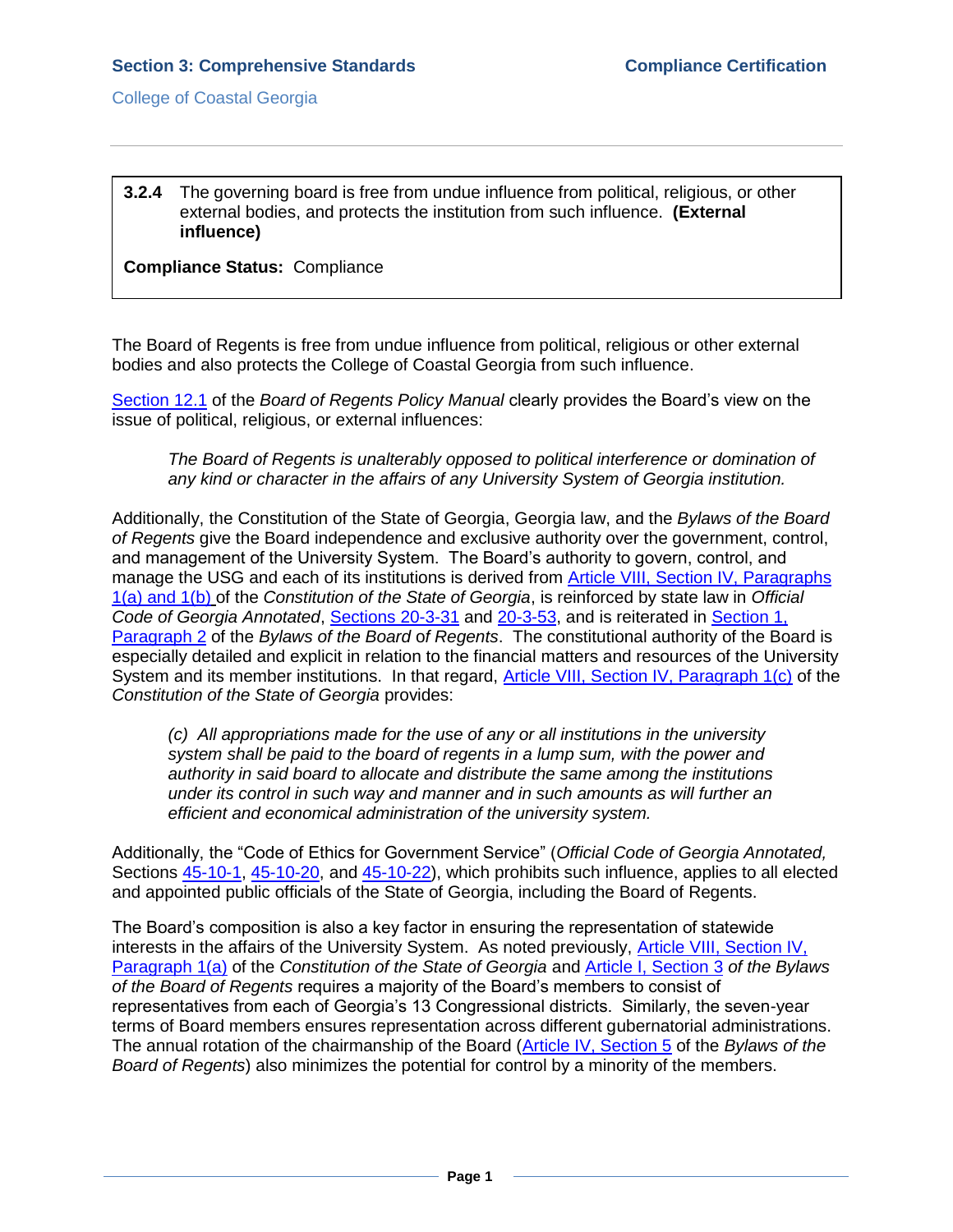College of Coastal Georgia

The Board's monthly meetings, as well as the *Bylaws*, committee structures, and required actions by the Committee of the Whole ensure broad-based participation of the Board's membership in the business affairs of the University System. The requirements for any individual or group seeking an appearance before the Board are clearly defined in [Article III,](USGBORbylaws.pdf#page=6)  [Section 9](USGBORbylaws.pdf#page=6) of the *Bylaws of the Board of Regents*. Further, the *Bylaws* clearly state that no individual member of the Board has the authority to commit the Board to a particular action [\(Article V, Section 2\)](USGBORbylaws.pdf#page=9), although any member may propose any action at any time, subject to the procedural rules listed in [Article III, Section 5](USGBORbylaws.pdf#page=5) of the *Bylaws of the Board of Regents*. Finally, [Article III, Section 4](USGBORbylaws.pdf#page=5) of the *Bylaws of the Board of Regents* requires that a majority of the members of the Board is needed to constitute a quorum for the transaction of business.

All of these features of the Board's make-up and operation serve to protect the University System and its member institutions from the undue influence of special interest groups.